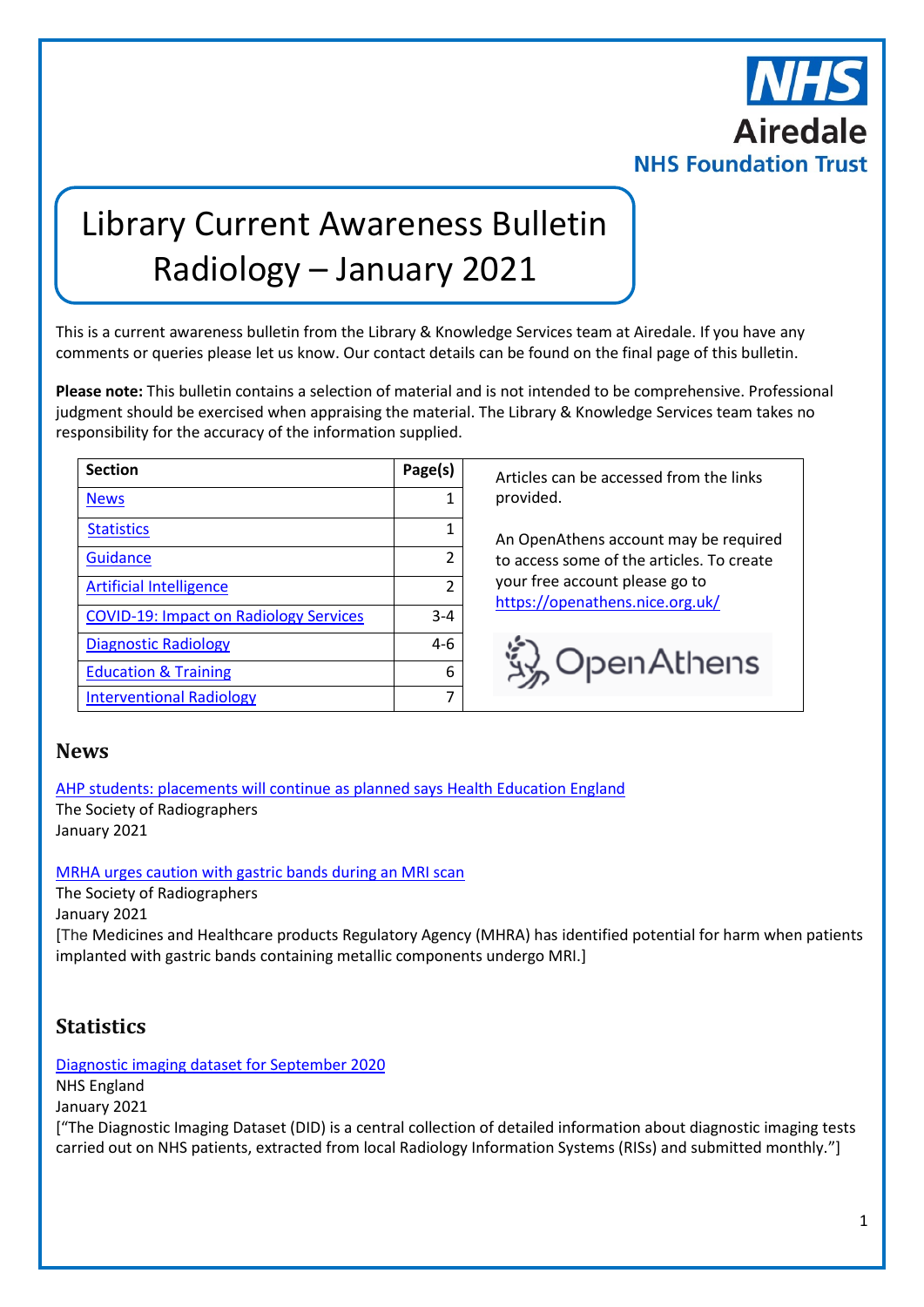### <span id="page-1-0"></span>**Guidance**

#### [Artificial intelligence for analysing chest CT images](https://www.nice.org.uk/advice/mib243)

Medtech innovation briefing [MIB243]. NICE.

January 2021

["The main points from the evidence summarised in this briefing are from 2 retrospective studies. The best quality evidence came from 1 UK study showing that Veye Chest (Aidence) performed similarly to chest radiologists for lung nodule segmentation growth assessment. The studies were limited in quality and no studies were published in full."]

#### [Artificial intelligence in mammography](https://www.nice.org.uk/advice/mib242)

Medtech innovation briefing [MIB242]. NICE January 2021

["The main points from the evidence summarised in this briefing are from 6 retrospective clinical validity studies, 3 conference proceedings, 3 conference abstracts, and 1 diagnostic accuracy study. They included a total of 71,470 mammography exams. They show that AI technologies may improve performance and save time in interpreting mammograms. There are a number of ongoing trials for these technologies."]

[Radiotherapy dose fractionation, third edition](https://www.rcr.ac.uk/system/files/publication/field_publication_files/brfo193_radiotherapy_dose_fractionation_third-edition.pdf)

The Royal College of Radiologists

December 2020

["The third edition includes particular updates on central nervous system tumours, brain metastases and paediatric cancers as well as smaller updates on other sections."]

#### [Ultrasound gel: good infection prevention](https://www.gov.uk/government/publications/ultrasound-gel-good-infection-prevention-practice) practice

Public Health England

January 2021

[This interim guidance is intended for clinicians and specialists who undertake ultrasound and related procedures in radiology or clinical areas. It has been in part adapted from guidance produced elsewhere and should be considered in the wider context of standard infection prevention and control precautions.]

# <span id="page-1-1"></span>**Artificial Intelligence**

#### [Artificial intelligence performance in detecting tumor metastasis from medical radiology imaging: A systematic](https://www.thelancet.com/journals/eclinm/article/PIIS2589-5370(20)30413-2/fulltext)  [review and meta-analysis](https://www.thelancet.com/journals/eclinm/article/PIIS2589-5370(20)30413-2/fulltext)

Zheng, Q., Yang, L., Zeng, B., Li, J., Guo, K., Liang, Y., and Liao, G.

*E Clinical Medicine,* vol. 31

January 2021

[This systematic review and meta-analysis aimed to evaluate the diagnostic accuracy of AI algorithms in detecting tumour metastasis using medical radiology imaging. 2,620 studies were identified and 69 were included. 34 studies were included in a meta-analysis with a pooled sensitivity of 82% (95% CI 79–84%), specificity of 84% (82–87%) and AUC of 0·90 (0·87–0·92). Analysis for different AI algorithms showed a pooled sensitivity of 87% (83–90%) for machine learning and 86% (82–89%) for deep learning, and a pooled specificity of 89% (82–93%) for machine learning, and 87% (82–91%) for deep learning. The authors concluded that AI algorithms may be used for the diagnosis of tumour metastasis using medical radiology imaging with equivalent or even better performance to healthcare professionals, in terms of sensitivity and specificity.]

[National Cancer Institute workshop on artificial intelligence in radiation oncology: training the next generation](https://www.practicalradonc.org/article/S1879-8500(20)30155-7/pdf) Kang, J., Thompson, R.F., Aneja, S., Lehman, C., Trister, A., Zou, J., Obcemea, C., and El Naqa, I. *Practical Radiation Oncology*, vol. 11(1) pp. 74-83 January 2021

[The National Cancer Institute (NCI) Workshop on AI in Radiation Oncology was the first of two data science workshops in radiation oncology hosted by the NCI in 2019. During this workshop, the Training and Education Working Group was formed by volunteers among the invited attendees. Its members represent radiation oncology, medical physics, radiology, computer science, industry, and the NCI. The action points discussed in this article are as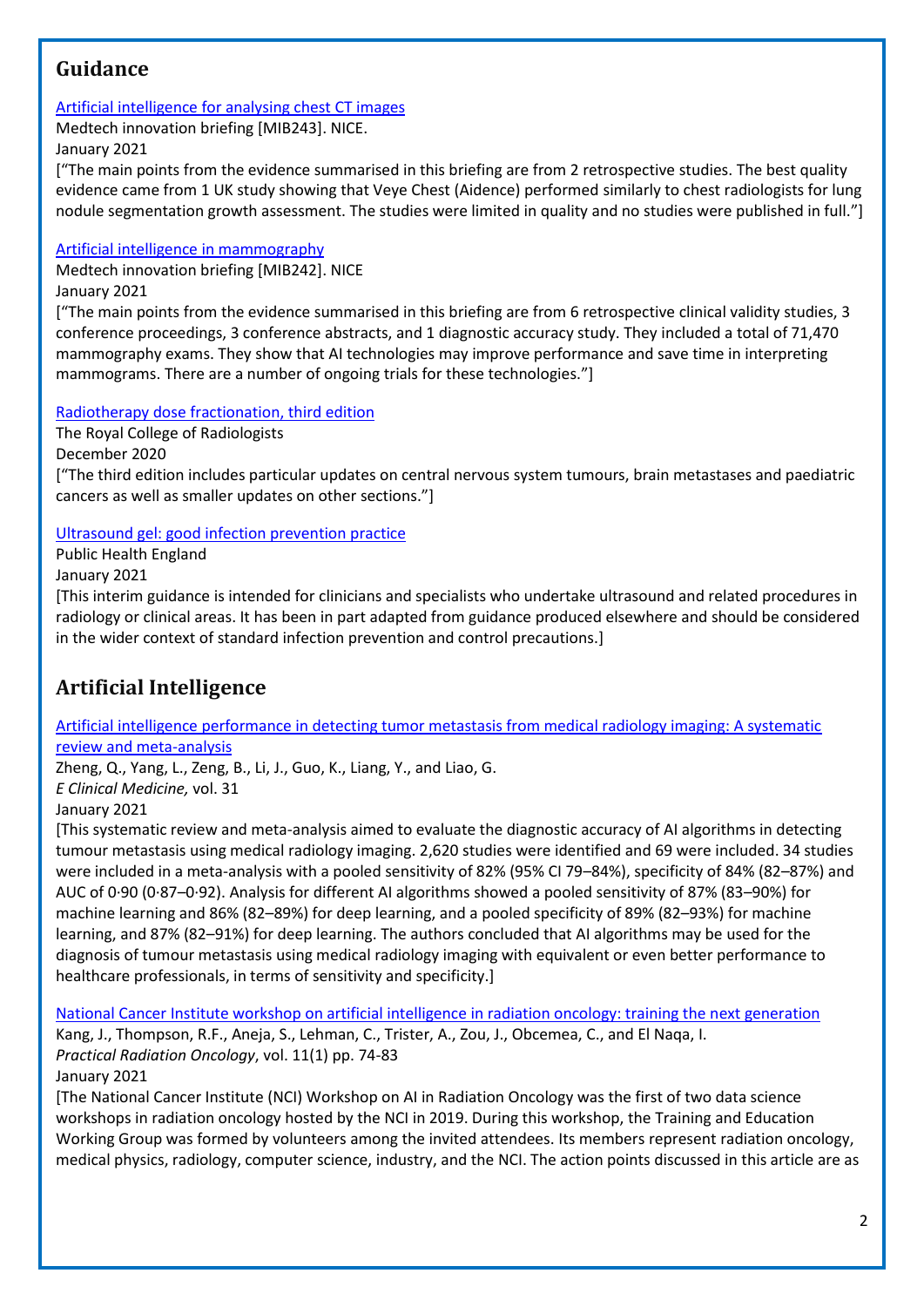follows: (1) creating AI awareness and responsible conduct; (2) implementing a practical didactic curriculum; (3) creating a publicly available database of training resources; and (4) accelerating learning and funding opportunities.]

## <span id="page-2-0"></span>**COVID-19: Impact on Radiology Services**

[COVID-19: looking beyond the peak. Challenges and tips for radiologists in follow-up of a novel patient cohort](https://www.sciencedirect.com/science/article/pii/S0009926020304402)

McStay, R., Johnstone, A., Hare, S.S., Jacob, J., Nair, A., Rodrigues, J.C.L., Edey, A., and Robinson, G. *Clinical Radiology*, vol. 76(1)

#### January 2021

["This review from the British Society of Thoracic Imaging explores the thoracic and extra-thoracic complications of COVID-19, recognising the importance of a holistic approach to patient follow-up. The British Thoracic Society guidelines for respiratory follow-up of COVID-19 will be discussed, together with newly developed reporting templates, which aim to provide consistency for clinicians as well as an opportunity for longer-term data collection."]

[Escalation and de-escalation of the radiology response to COVID-](https://www.birpublications.org/doi/10.1259/bjr.20201034)19 in a tertiary hospital in South London: The King's [College Hospital experience](https://www.birpublications.org/doi/10.1259/bjr.20201034)

Panayiotou, A., Rafailidis, V., Puttick, T., Satchithananda, K., Gray, A., and Sidhu, P.S. *The British Journal of Radiology*, vol. 93(1116) December 2020

[This article presents the steps that the Radiology Department at The King's College Hospital undertook to adapt the imaging service and structure, both initially escalating and then de-escalating a response to the COVID-19 pandemic. A step-by-step management strategy, effective and sustained staff deployment, and imaging management are presented and discussed to provide a guide for managing a major incident in a radiology department.]

[Radiology departments as COVID-19 entry-door might improve healthcare efficacy and efficiency, and emergency](https://link.springer.com/article/10.1186/s13244-020-00954-8)  [department safety](https://link.springer.com/article/10.1186/s13244-020-00954-8)

Garcia Santos, J.M., Plasencia Martinez, J.M., Lozano Ros, M., Perez Hernandez, G., Fabuel Ortega, P., Sanchez Ayala M.C., Menchon Martinez, P.

*Insights into Imaging*, vol. 12(1)

December 2021

[This study aimed to assess the efficiency of a primary-care high-resolution radiology service (pcHRRS) for possible COVID-19 pneumonia patients (ppCOVID-19) in terms of time at hospital and decision's reliability. 849 consecutive ppCOVID-19 patients were assessed, 418 through the pcHRRS (home-confined ppCOVID-19 with negative—group 1 and positive—group 2-X-rays) and 431 arriving with respiratory symptoms to the ED by themselves (group 3). The pcHRRS provided X-rays and oximetry in an only-one-patient agenda. Radiologists made next-step decisions (group 1: pneumonia negative, home-confinement follow-up; group 2: pneumonia positive, ED assessment) according to Xray results. The pcHRRS halved ED respiratory patients (49.2%), allowed faster decisions and prompted admission (84/93, 90.3%) while maintaining time response for ED patients.]

[Radiology workload changes during the COVID-19 pandemic: implications for staff redeployment](https://www.academicradiology.org/article/S1076-6332(20)30547-X/fulltext)

Shi, J., Giess, C.S.; Martin, T., Lemaire, K.A., Curley, P.J., Bay, C., Mayo-Smith, W.W., Boland, G.W., and Khorasani, R. *Academic Radiology*, vol. 28(1) pp. 1-7

January 2021

[This retrospective study aimed to quantify changes in total and by subspecialty radiology workload due to deferring non-urgent services during the initial COVID-19 pandemic, and describe operational strategies implemented due to shifts in priority. During March 9–15 (intervention period), non-urgent outpatient service deferments began. Fiveweek periods pre- (baseline) and post-intervention (COVID) were defined. Primary outcomes were radiology volume (reports per day) overall and in 11 subspecialty divisions. Secondary outcomes included changes in relative value units (RVUs), inpatient and outpatient volumes. There were 62,791 baseline reports vs. 23,369 during COVID; a 60% overall precipitous volume decrease (p < 0.001). Mean volume decrease pre- and during-COVID was significant (p < 0.001) amongst all individual divisions. Mean volume decrease differed amongst divisions: Interventional Radiology experienced least disruption (29% volume decrease), 7 divisions experienced 40%–60% decreases, and Musculoskeletal, Breast, and Cardiovascular imaging experienced >75% volume decrease. Total RVUs decreased 60% (71,186 baseline; 28,476 COVID). Both outpatient and inpatient report volumes decreased; 72% (41,115 baseline;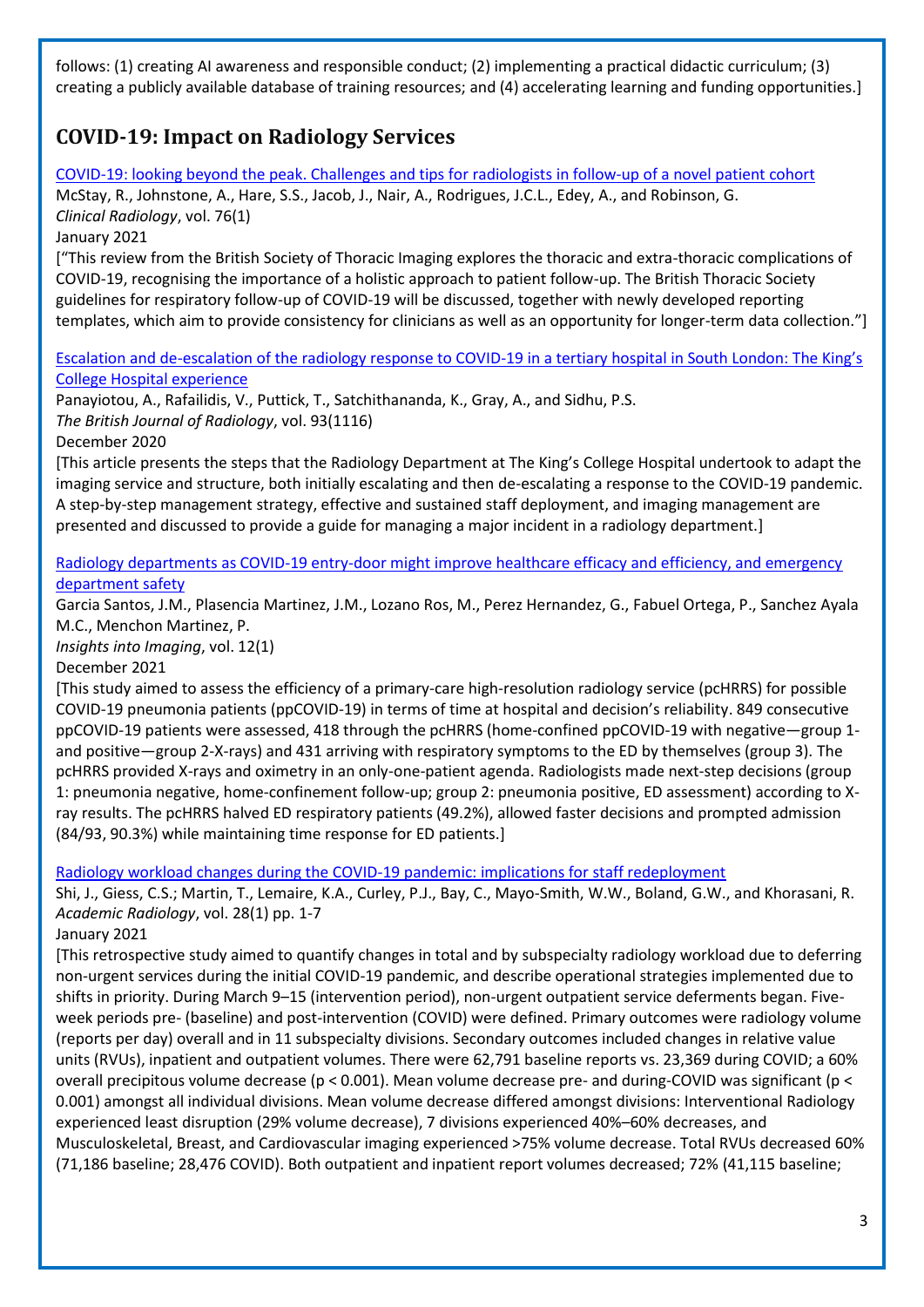11,326 COVID) and 43% (12,626 baseline vs. 6,845 COVID), respectively. In labour pool tracking data, 21.8% (162/744) total radiology employees were reassigned to other hospital duties during the intervention period.]

#### [Response of UK interventional radiologists to the COVID-19 pandemic](https://link.springer.com/article/10.1186/s42155-020-00133-2) – survey findings

Rostampour, S., Hamady, M., Cleveland, T., White, H., Haslam, P., and McCafferty, I.

*CVIR Endovascular*, vol. 3(1)

December 2020

[Members of BSIR were surveyed to obtain a snapshot of the experiences of UK IRs in response to COVID-19. A total of 228 responses were received to an online survey distributed to BSIR members on 18<sup>th</sup> April 2020 that was open for 14 days. Two thirds of respondents work in a tertiary unit and 33% deliver IR in a District Hospital. 84% have a day-case facility. After the COVID-19 crisis, 81% of respondents were able to maintain 24/7 on-call service. 59% of respondents had been required to change their day to day practice to allow the on-call service to continue. 55% of respondents were involved in providing a central line service. Of those questioned, 91% continued to offer endovascular services, 98% genitourinary and 92% hepatobiliary services, although a degree of service reduction was described. 38% have provided IR trainees with additional training material during this pandemic.]

#### [The bug stops with me: prevention of COVID-19 nosocomial transmission during radiographic procedures](https://www.jmirs.org/article/S1939-8654(20)30210-1/fulltext)

Heng, A.L, Ooi, C.C., Wen Eu, B.J., San Kiew, Y., Wong, A.S.K, and Da Zhuang, K. *Journal of Medical Imaging and Radiation Sciences*, vol. 51(4) pp. 540-545 December 2020

[The aim of this article was to describe the prevention of COVID-19 nosocomial transmission during radiographic procedures by the utilisation of stringent infection prevention measures at a leading tertiary hospital in Singapore. The implemented measures were the appropriate use of personal protective equipment, staff education, infection control measures such as equipment disinfection, physical distancing and segregation of staff and patients. Despite the handling of 1,637 COVID-19 cases as of July 25, 2020, there had not been a single case of known nosocomial transmission of the disease in the institution.]

#### [The impact of COVID-19 on interventional radiology services in the UK](https://www.ncbi.nlm.nih.gov/pmc/articles/PMC7609351/)

Zhong, J., Datta, A., Gordon, T., Adams, S., Guo, T., Abdelaziz, M., Barbour, F., Palkhi, E., Adusumilli, P., Oomerjee, M., Lake, E., and Walker, P.

*Cardiovascular and Interventional Radiology*, vol. 44(1) pp. 134-140 January 2021

[A retrospective cross-sectional study of IR practice in six UK centres during the COVID-19 pandemic was carried out to measure the impact of COVID-19 on IR services in the UK. All therapeutic IR procedures were identified using the respective hospital radiology information systems and COVID-19 status found on the hospital patient record systems. The total number of therapeutic IR procedures was recorded over two time periods, 25/03/2019– 21/04/2019 (control group) and 30/03/2020–26/04/2020 (COVID-19 group). The data points collected were: procedure type, aerosol-generating nature, acute or elective case, modality used, in or out-of-hours case and whether the procedure was done at the bedside (portable). A 31% decrease in overall number of IR procedures was observed during COVID-19 compared to the control group (1,363 cases vs 942 cases); however, the acute work decreased by only 0.5%. An increase in out-of-hours work by 10% was observed. COVID-19 was suspected or laboratory proved in 9.9% of cases (*n* = 93), and 15% of total cases (*n* = 141) were classed as aerosol-generating procedures. A 66% rise in cholecystostomy was noted during COVID-19. Image-guided ablation, IVC filters, aortic stent grafting and visceral vascular stenting had the greatest % decreases in practice during COVID-19, with 91.7%, 83.3%, 80.8% and 80.2% decreases, respectively.]

### <span id="page-3-0"></span>**Diagnostic Radiology**

[Racial and ethnic disparities in disease severity on admission chest radiographs among patients admitted with](https://pubs.rsna.org/doi/full/10.1148/radiol.2020202602)  [confirmed coronavirus disease 2019:](https://pubs.rsna.org/doi/full/10.1148/radiol.2020202602) a retrospective cohort study

Joseph, N.P., Reid, N.J., Som, A., Li, M.D., Hyle, E.P., Dugdale, C.M., Lang, M., Betancourt, J.R., Deng, F., Mendoza, D.P., Little, B.P., Narayan, A.K., and Flores, E.J. *Radiology*, vol. 297(3) December 2020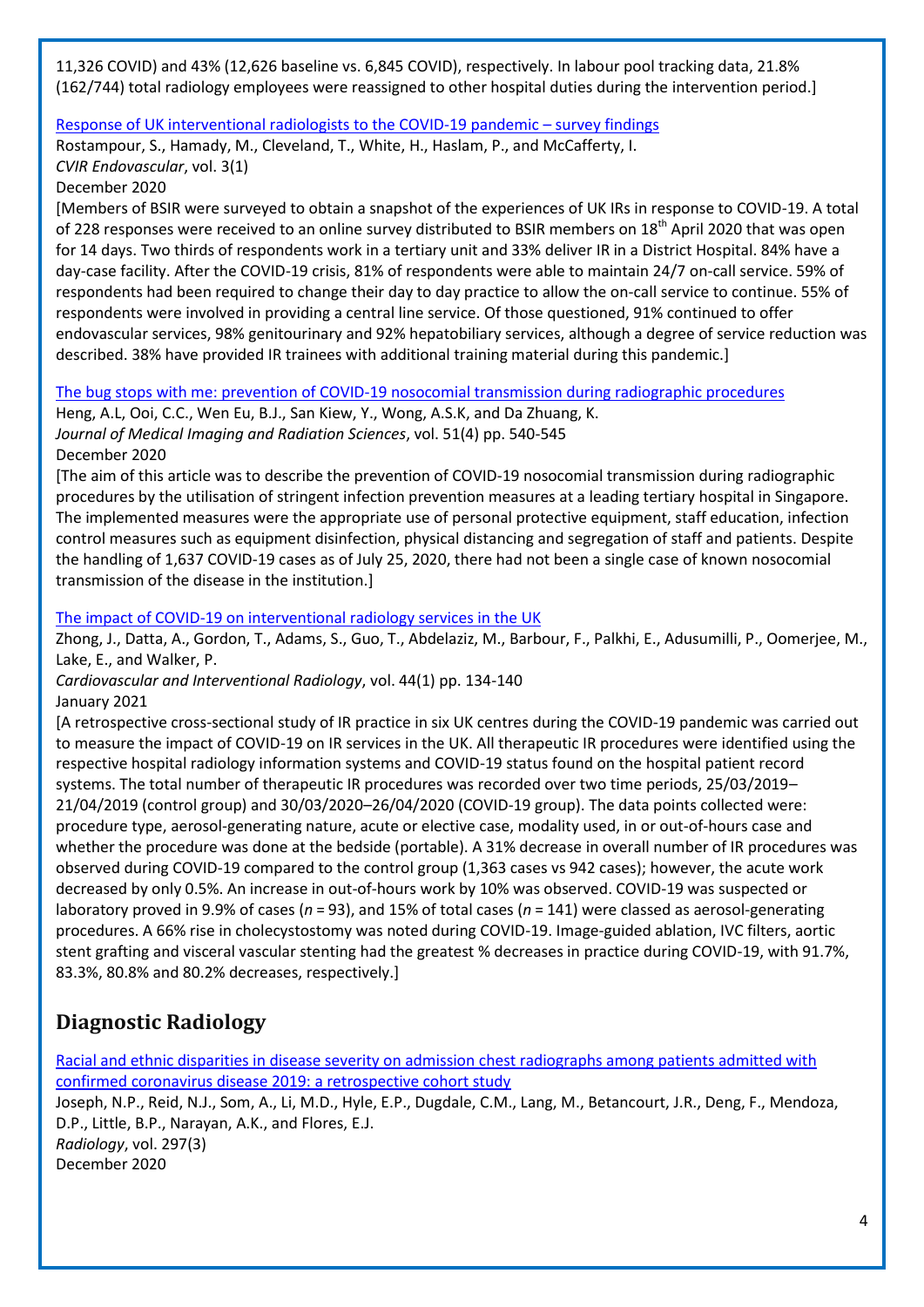[The purpose of this study was to evaluate whether non-White minority patients hospitalised with confirmed COVID-19 infection presented with increased severity on admission chest radiographs compared with White or non-Hispanic patients. Patients hospitalised with confirmed COVID-19 infection between March 17, 2020, and April 10, 2020, were identified using the electronic medical record (n = 326; mean age, 59 years ±17 [standard deviation]; male-to-female ratio: 188:138). The primary outcome was the severity of lung disease on admission chest radiographs, measured using the modified Radiographic Assessment of Lung Edema (mRALE) score. The secondary outcome was a composite adverse clinical outcome of intubation, intensive care unit admission, or death. The primary exposure was the racial and/or ethnic category: White or non-Hispanic versus non-White (i.e. Hispanic, Black, Asian, or other). Multivariable linear regression analyses were performed to evaluate the association between mRALE scores and race and/or ethnicity. Non-White patients had significantly higher mRALE scores (median score, 6.1; 95% confidence interval [CI]: 5.4, 6.7) compared with White or non-Hispanic patients (median score, 4.2; 95% CI: 3.6, 4.9) (unadjusted average difference, 1.8; 95% CI: 0.9, 2.8; P < .01).]

#### [Subspecialized radiological reporting reduces radiology report turnaround time](https://insightsimaging.springeropen.com/articles/10.1186/s13244-020-00917-z)

Zabel, A.O.J., Leschka, S., Wildermuth S., Dietrich T.J., Hodler J.

*Insights into Imaging*, vol. 11(1)

#### December 2020

[The objective of this study was to compare the radiology report turnaround time (RTAT) between decentralised/modality-based and centralised/subspecialised radiological reporting at a multi-centre radiology enterprise. RTAT values for MRI, CT, and conventional radiography were compared between decentralised/modalitybased (04 September 2017–22 December 2017) and centralised/subspecialised radiology (03 September 2018–21 December 2018) reporting grouped into three subspecialisations (body radiology, musculoskeletal radiology, and neuroradiology) at eleven sites of a multi-centre radiology enterprise. Change of reporting system from decentralized/modality-based to centralized/subspecialized radiology was associated with a significant decreased RTAT. Specifically, the RTAT for MRI reports and conventional radiographs was significantly reduced. A pronounced RTAT decrease was observed at minor hospitals.]

#### To keep or reject, that is the question – [A survey on radiologists and radiographers' assessments of plain radiography](https://www.sciencedirect.com/science/article/pii/S1078817420301243)  [images](https://www.sciencedirect.com/science/article/pii/S1078817420301243)

Kjelle, E., Schanche, A.K., and Hafskjold, L. *Radiography*, vol. 27(1) pp. 115-119

#### February 2021

[An online, questionnaire was distributed among radiographers ( $n = 116$ ) and radiologists ( $n = 76$ ) in a hospital trust in Norway, including 30 clinical cases (one image and a short referral text) that were divided into three categories; keep, could keep and reject, based on European guidelines. When rejecting, the respondents identified the main reason by ticking a list (positioning, collimation, centring, artefact or exposure error). Group differences were explored using 2-tailed chi-squared test. Inter-subjectivity was measured using Cohen's kappa for multi-rater sample. In total, 36% of the radiographers (n = 42) and 14% of the radiologists (n = 14) responded to the survey. Total response rate was 30% (56/192). Analysis showed significant difference between radiographers and radiologists in the categories of Reject (χ2 = 6.3, df = 1, p = 0.01), and Could keep (χ2 = 6.3, df = 1, p = 0.01), identifying radiologists as keeping more images compared to radiographers. Agreement among radiographers (Cohen's κ: 0,39; 95% CI: 0.30–0.48; p < 0.001) and radiologists (Cohen's κ: 0,23; 95% CI: 0.09–0.37; p < 0.001) respectively, is fair. The most common reason for rejecting an image is suboptimal positioning. Suboptimal collimation constituted 15% of the rejected images among radiographers, compared to 5% among radiologists. Centring, artefacts and exposure error showed quite similar rates as reasons for rejection.]

#### [Workload for radiologists during on-call hours: dramatic increase in the past 15 years](https://link.springer.com/article/10.1186/s13244-020-00925-z)

Bruls, R.J.M. and Kwee, R.M. *Insights into Imaging*, vol. 11(1) December 2020

[The objective of this study was to investigate the workload for radiologists during on-call hours and to quantify the 15-year trend in a large general hospital in Western Europe. Data regarding the number of X-ray, ultrasound and computed tomography (CT) studies during on-call hours (weekdays between 6.00 p.m. and 7.00 a.m., weekends, and national holidays) between 2006 and 2020 were extracted from the picture archiving and communication system. All studies were converted into relative value units (RVUs) to estimate the on-call workload. The Mann–Kendall test was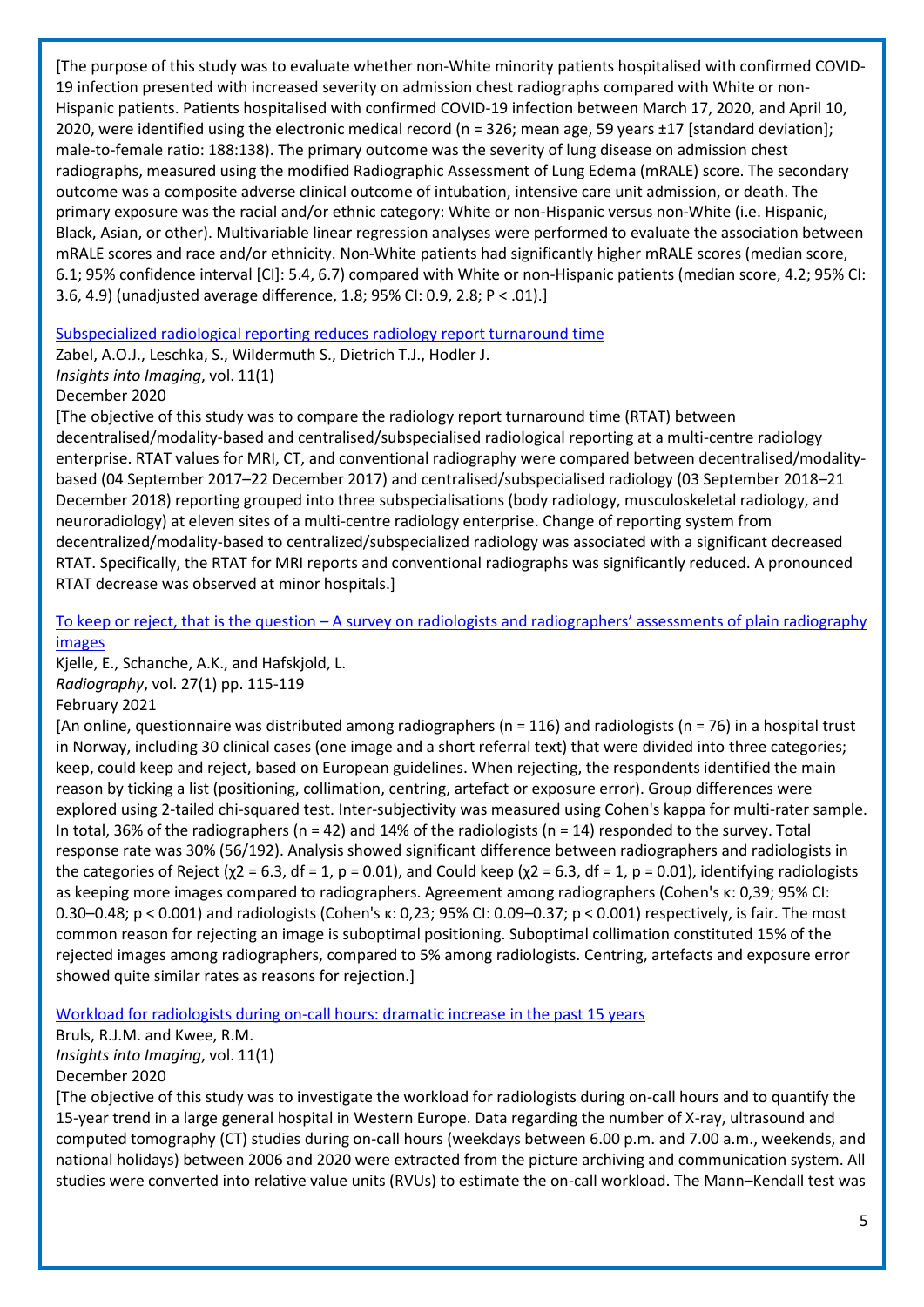performed to assess the temporal trend. The total RVUs during on-call hours showed a significant increase between 2006 and 2020 (Kendall's tau-b = 0.657, p = 0.001). The overall workload in terms of RVUs during on-call hours has quadrupled. The number of X-ray studies significantly decreased (Kendall's tau-b = − 0.433, p = 0.026), whereas the number of CT studies significantly increased (Kendall's tau-b = 0.875, p < 0.001) between 2006 and 2020. CT studies which increased by more than 500% between 2006 and 2020 are CT for head trauma, brain CTA, brain CTV, chest CT (for suspected pulmonary embolism), spinal CT, neck CT, pelvic CT, and CT for suspected aortic dissection. The number of ultrasound studies did not change significantly (Kendall's tau-b = 0.202, p = 0.298).]

# <span id="page-5-0"></span>**Education and Training**

[A randomised controlled trial of SAFMEDS to improve musculoskeletal radiology interpretation](https://www.sciencedirect.com/science/article/pii/S1479666X20301773?via%3Dihub)

Lydon, S., Fitzgerald, N., Gannon, L., Choynowski, M., O'Connor, P., Devitt, A., Fenelon, C., and Byrne, D. *The Surgeon*

January 2021

[This RCT examined the impact of a Say-All-Fast-Minute-Everyday-Shuffled (SAFMEDS) intervention on musculoskeletal radiology interpretation ability. It addressed two research questions: 1) what degree of performance improvement in musculoskeletal radiology interpretation does SAFMEDS engender beyond usual teaching? and; 2) does the degree of improvement differ for participants who achieve behavioural fluency and those who do not? Third-year medical students were randomised to either an intervention group (n = 22), who received SAFMEDS and usual teaching, or a control group (n = 20) who received usual teaching only. Eleven participants (5 intervention group, 6 control group) did not complete participation. A large effect size of the SAFMEDS intervention was identified (partial η2 = 0.672; M = 38.5 min practice). When controlling for baseline performance, intervention group participants' performance on the post-test was significantly higher (M = 77.4%) than that of control group participants (M = 49.6%). Intervention group participants who achieved fluency performed significantly better at post-test (M = 82.4%) than intervention group participants who did not (M = 72.9%).]

[Has the COVID-19 pandemic opened our eyes to the potential of digital teaching? A survey of UK vascular surgery](https://www.ncbi.nlm.nih.gov/pmc/articles/PMC7510498/)  [and interventional radiology trainees](https://www.ncbi.nlm.nih.gov/pmc/articles/PMC7510498/)

Nickinson, A.T.O., Carey, F., Tan, K., Ali, T., Al-Jundi, W.

*European Journal of Vascular and Endovascular Surgery*, vol. 60(6) pp. 952-953 December 2020

[This study aimed to gain insight into the implementation of digital teaching (DT) in the teaching of vascular disease by surveying UK vascular surgery and interventional radiology trainees. A questionnaire was used to investigate trainees' previous (pre-COVID) and current use of DT, their experiences using the technology, and recommendations on its future use. Fifty-two responses were obtained, with 49/52 (94.2%) from those in a training scheme. With the exception of Northern Ireland, at least one response was obtained from each health education deanery across the UK. Overall, 30/49 (61.2%) were "satisfied" and 19/49 (38.8%) "very satisfied" with their experience of DT; however, technology problems (e.g., poor internet connection, software/applications not working) were frequent (33/49, 67.3%). When asked about after the pandemic, 40/52 (76v.9%) recommended using DT in conjunction with conventional "face to face" teaching and 42/52 (82.1%) agreed that the modality would help them better prepare for postgraduate exams.]

[How to perform an excellent radiology board examination: a web-based checklist](https://link.springer.com/article/10.1186/s13244-020-00924-0)

Dicle, O., Özan, S., Şahin, H., Seçil, M.

*Insights into Imaging*, vol. 12(1)

January 2021

[Experts with national and international experience both in radiology and medical education contributed to the preparation of this checklist. The guide includes 174 elements to consider before, after the exam order and examination. From the perspective of assessment standards, it has been observed that the steps to be considered before the exam have a greater impact on the validity and reliability of the exam. The standard in which the questions are most associated was validity with 117 (67.24%) questions.]